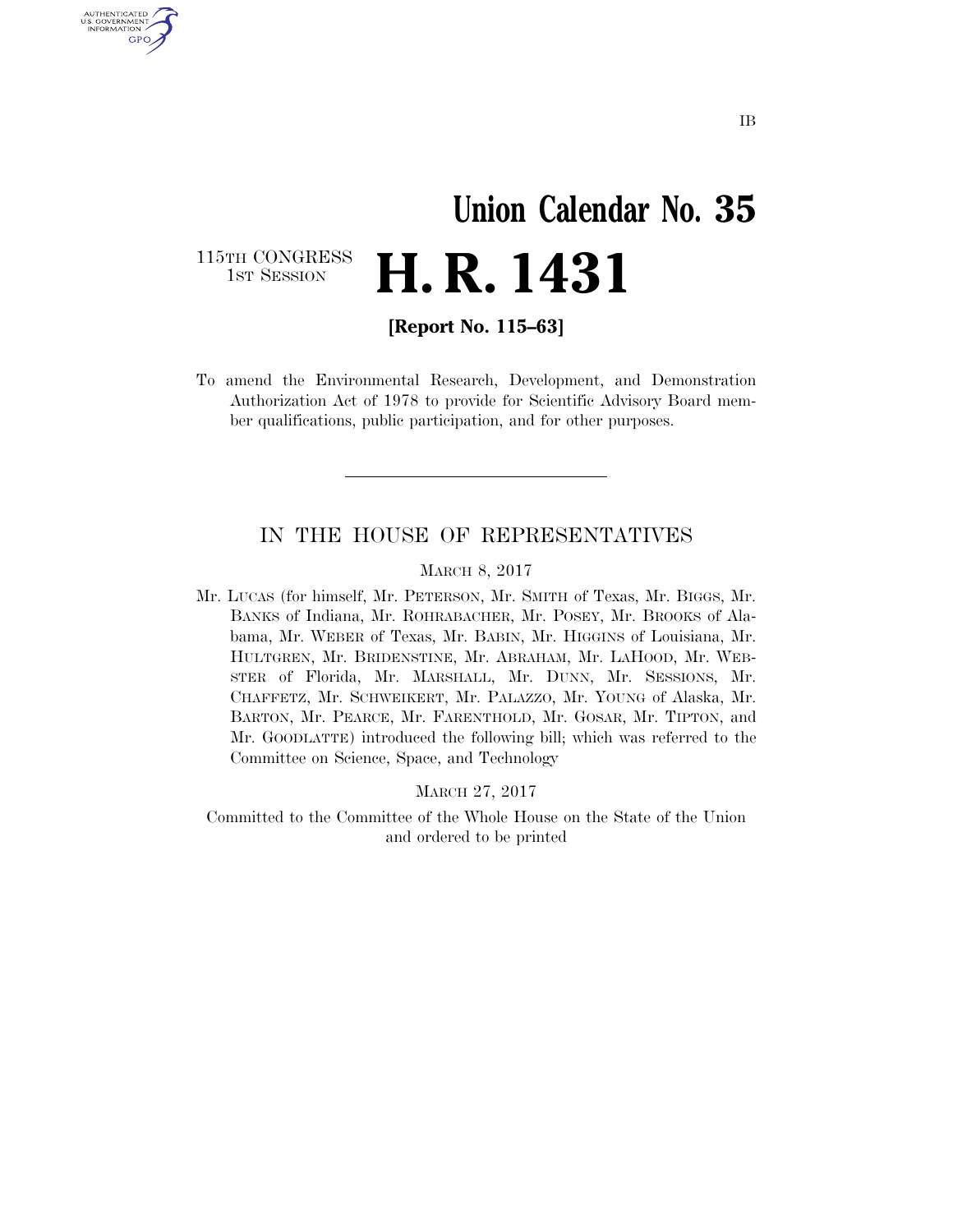## **A BILL**

2

To amend the Environmental Research, Development, and Demonstration Authorization Act of 1978 to provide for Scientific Advisory Board member qualifications, public participation, and for other purposes.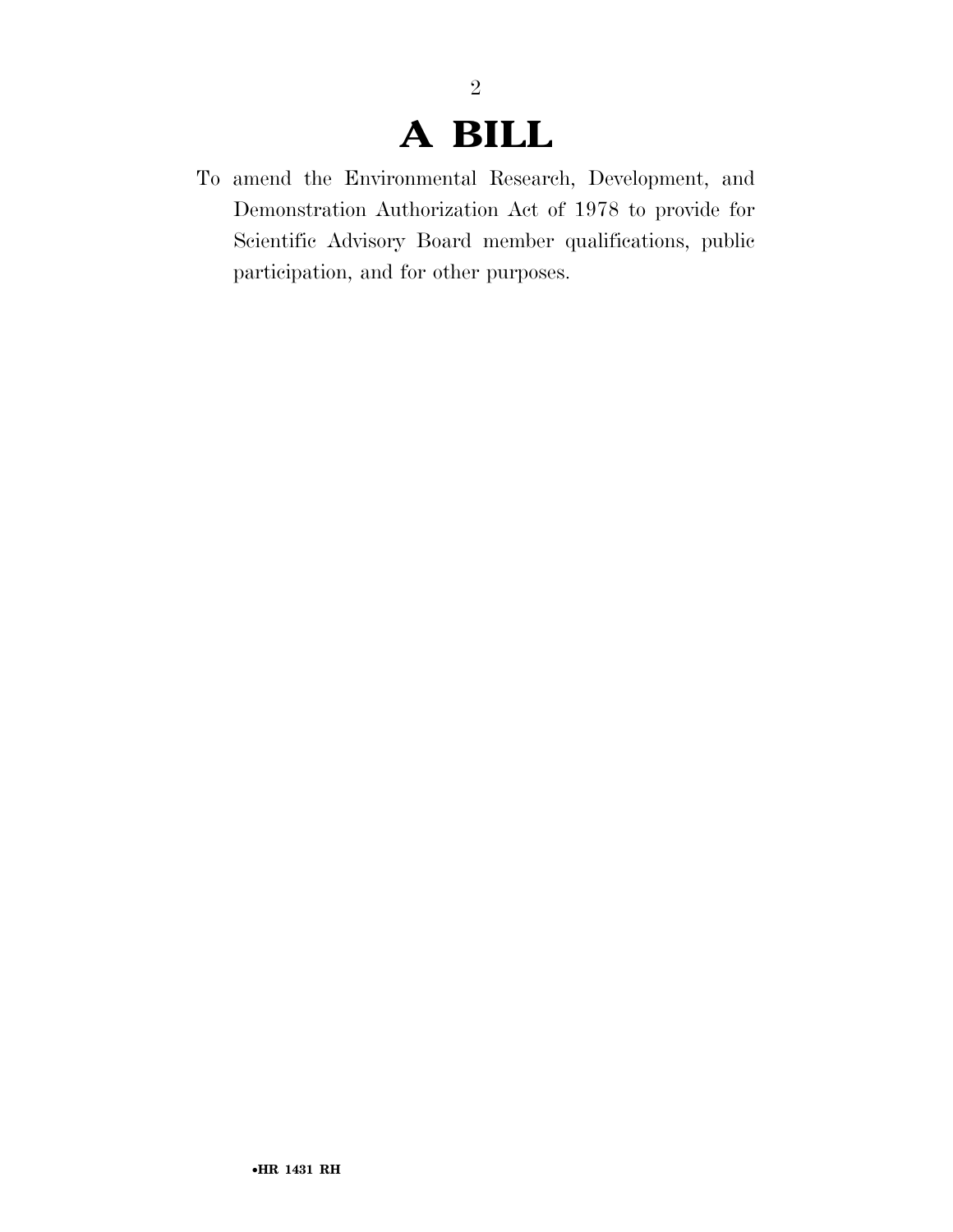*Be it enacted by the Senate and House of Representa-tives of the United States of America in Congress assembled,* 

#### **SECTION 1. SHORT TITLE.**

 This Act may be cited as the ''EPA Science Advisory Board Reform Act of 2017''.

#### **SEC. 2. SCIENCE ADVISORY BOARD.**

 (a) INDEPENDENT ADVICE.—Section 8(a) of the En- vironmental Research, Development, and Demonstration Authorization Act of 1978 (42 U.S.C. 4365(a)) is amend- ed by inserting ''independently'' after ''Advisory Board which shall''.

 (b) MEMBERSHIP.—Section 8(b) of the Environ- mental Research, Development, and Demonstration Au- thorization Act of 1978 (42 U.S.C. 4365(b)) is amended to read as follows:

 ''(b)(1) The Board shall be composed of at least nine members, one of whom shall be designated Chairman, and shall meet at such times and places as may be designated by the Chairman.

20 "(2) Each member of the Board shall be qualified by education, training, and experience to evaluate scientific and technical information on matters referred to the Board under this section. The Administrator shall ensure that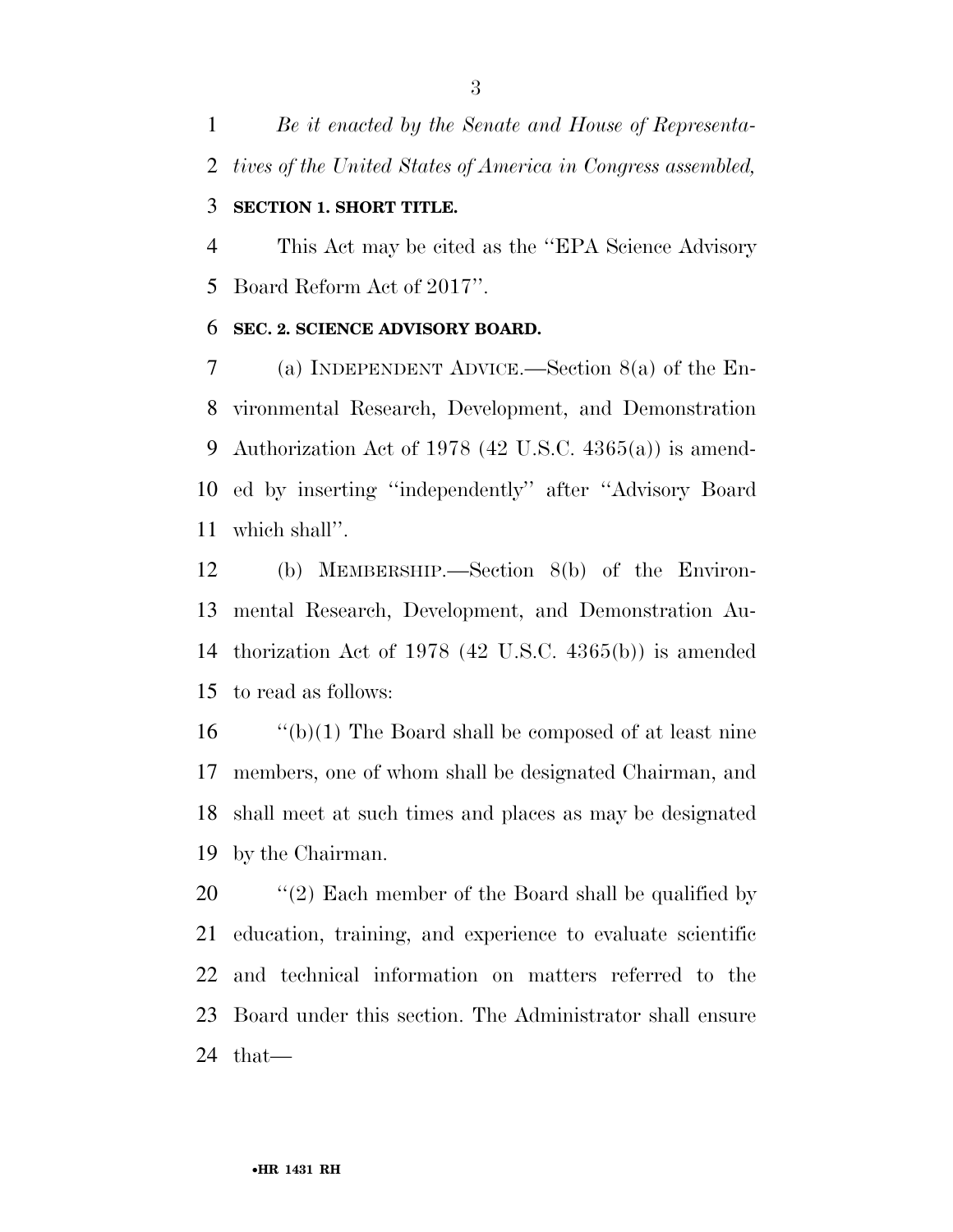1 ''(A) the scientific and technical points of view represented on and the functions to be performed by the Board are fairly balanced among the members of the Board;

 ''(B) at least ten percent of the membership of the Board are from State, local, or tribal govern-ments;

8 "(C) persons with substantial and relevant ex- pertise are not excluded from the Board due to af- filiation with or representation of entities that may have a potential interest in the Board's advisory ac- tivities, so long as that interest is fully disclosed to the Administrator and the public and appointment to the Board complies with section 208 of title 18, United States Code;

 ''(D) in the case of a Board advisory activity on a particular matter involving, or for which the Board has evidence that it may involve, a specific party, no Board member having an interest in the specific party shall participate in that activity;

21 ''(E) Board members may not participate in ad- visory activities that directly or indirectly involve re- view or evaluation of their own work, unless fully disclosed to the public and the work has been exter-nally peer-reviewed;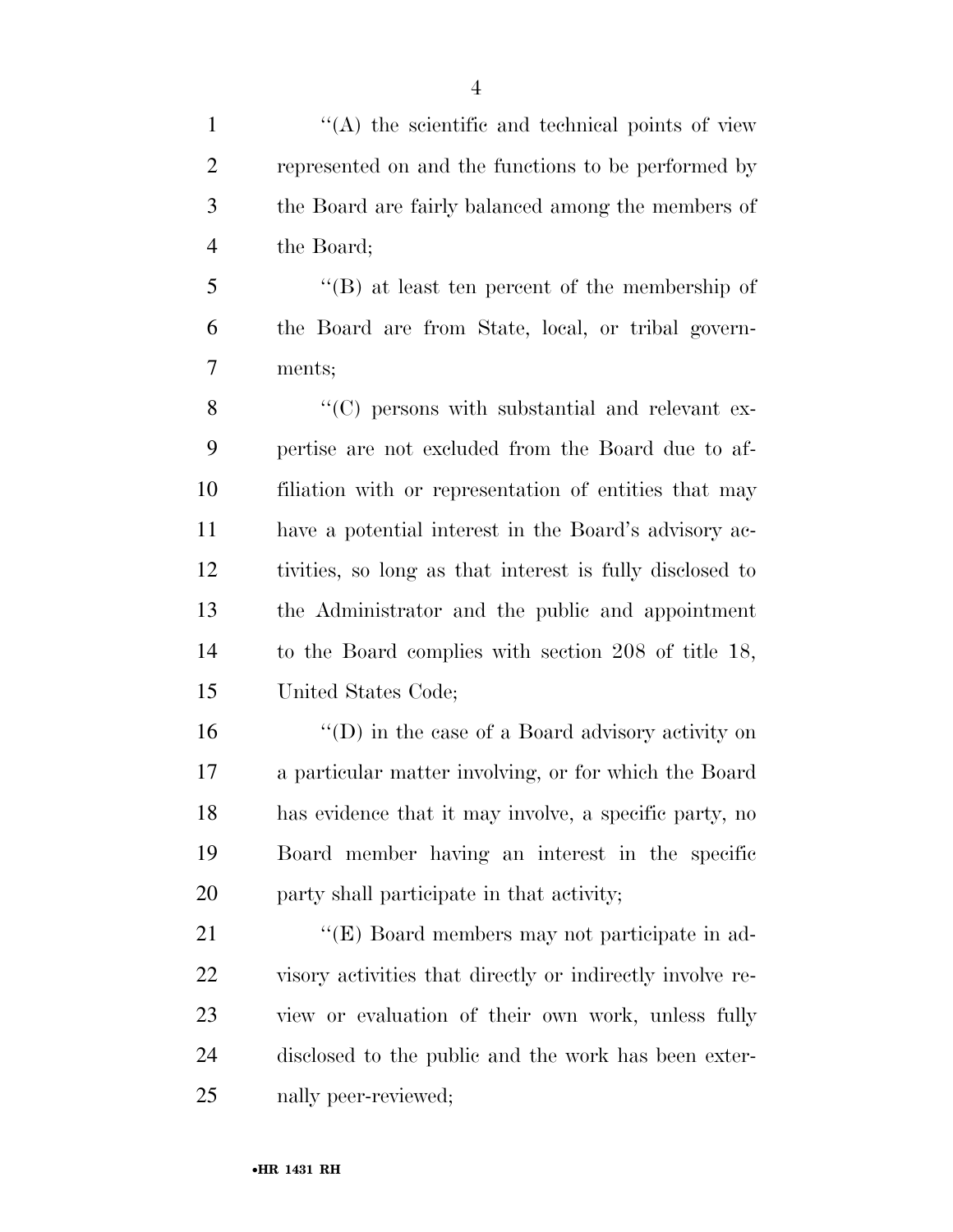| $\mathbf{1}$   | " $(F)$ Board members shall be designated as           |
|----------------|--------------------------------------------------------|
| $\overline{2}$ | special Government employees;                          |
| 3              | "(G) no registered lobbyist is appointed to the        |
| $\overline{4}$ | Board; and                                             |
| 5              | "(H) a Board member shall have no current              |
| 6              | grants or contracts from the Environmental Protec-     |
| 7              | tion Agency and shall not apply for a grant or con-    |
| 8              | tract for 3 years following the end of that member's   |
| 9              | service on the Board.                                  |
| 10             | $``(3)$ The Administrator shall—                       |
| 11             | "(A) solicit public nominations for the Board by       |
| 12             | publishing a notification in the Federal Register;     |
| 13             | "(B) solicit nominations from relevant Federal         |
| 14             | agencies, including the Departments of Agriculture,    |
| 15             | Defense, Energy, the Interior, and Health and          |
| 16             | Human Services;                                        |
| 17             | $\lq\lq$ (C) solicit nominations from—                 |
| 18             | "(i) institutions of higher education (as de-          |
| 19             | fined in section $101(a)$ of the Higher Education      |
| 20             | Act of 1965 (20 U.S.C. 1001(a))); and                  |
| 21             | scientific and research institutions<br>``(ii)         |
| 22             | based in work relevant to that of the Board;           |
| 23             | $\lq\lq$ (D) make public the list of nominees, includ- |
| 24             | ing the identity of the entities that nominated each,  |
| 25             | and shall accept public comment on the nominees;       |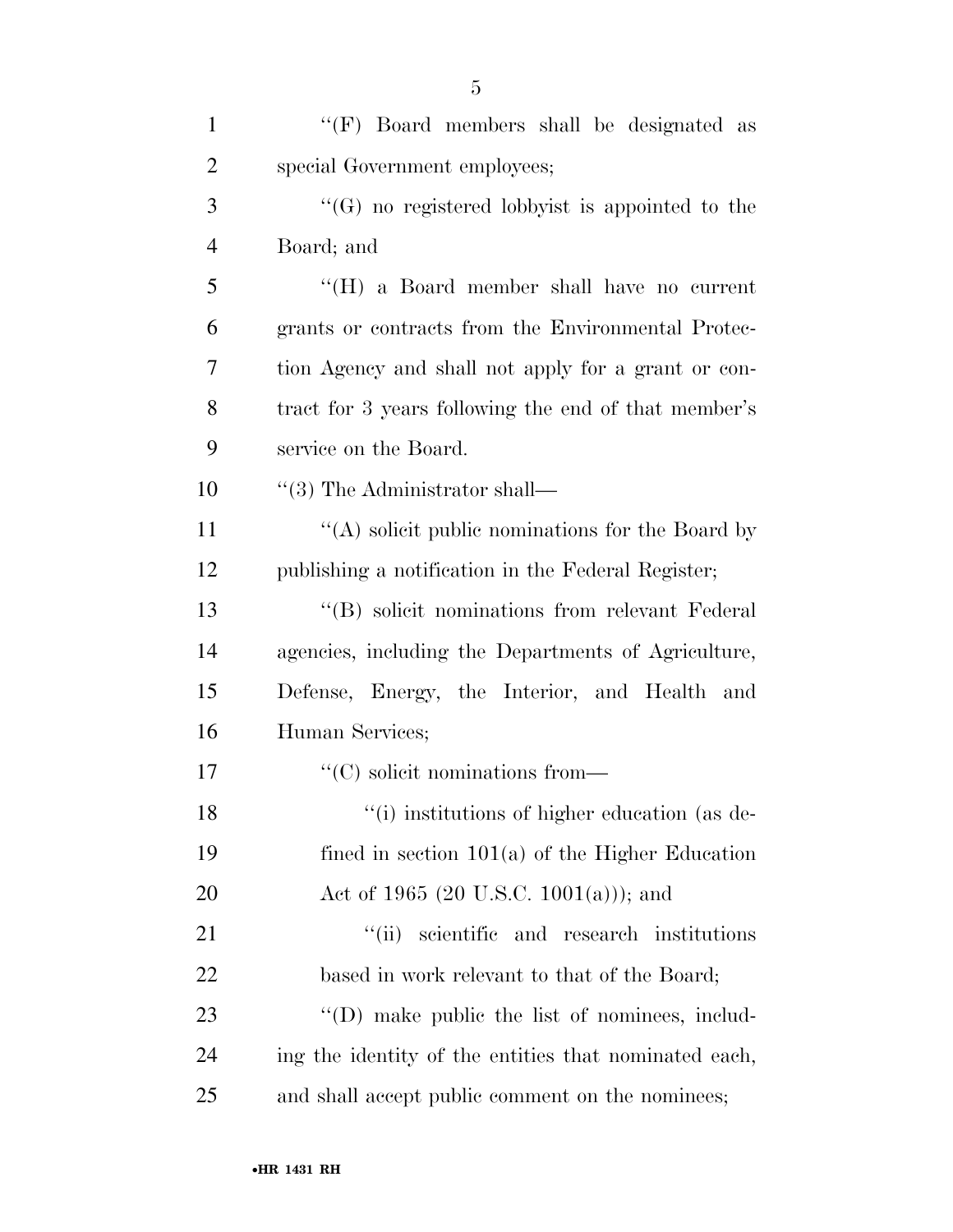1 ''(E) require that, upon their provisional nomi- nation, nominees shall file a written report disclosing financial relationships and interests, including Envi- ronmental Protection Agency grants, contracts, co- operative agreements, or other financial assistance, that are relevant to the Board's advisory activities for the three-year period prior to the date of their nomination, and relevant professional activities and public statements for the five-year period prior to the date of their nomination; and  $\langle f(\mathbf{F})\rangle$  make such reports public, with the excep-

 tion of specific dollar amounts, for each member of the Board upon such member's selection.

 ''(4) Disclosure of relevant professional activities 15 under paragraph  $(3)(E)$  shall include all representational work, expert testimony, and contract work as well as iden-tifying the party for which the work was done.

 ''(5) Except when specifically prohibited by law, the Agency shall make all conflict of interest waivers granted to members of the Board, member committees, or inves-tigative panels publicly available.

22 "(6) Any recusal agreement made by a member of the Board, a member committee, or an investigative panel, or any recusal known to the Agency that occurs during the course of a meeting or other work of the Board, mem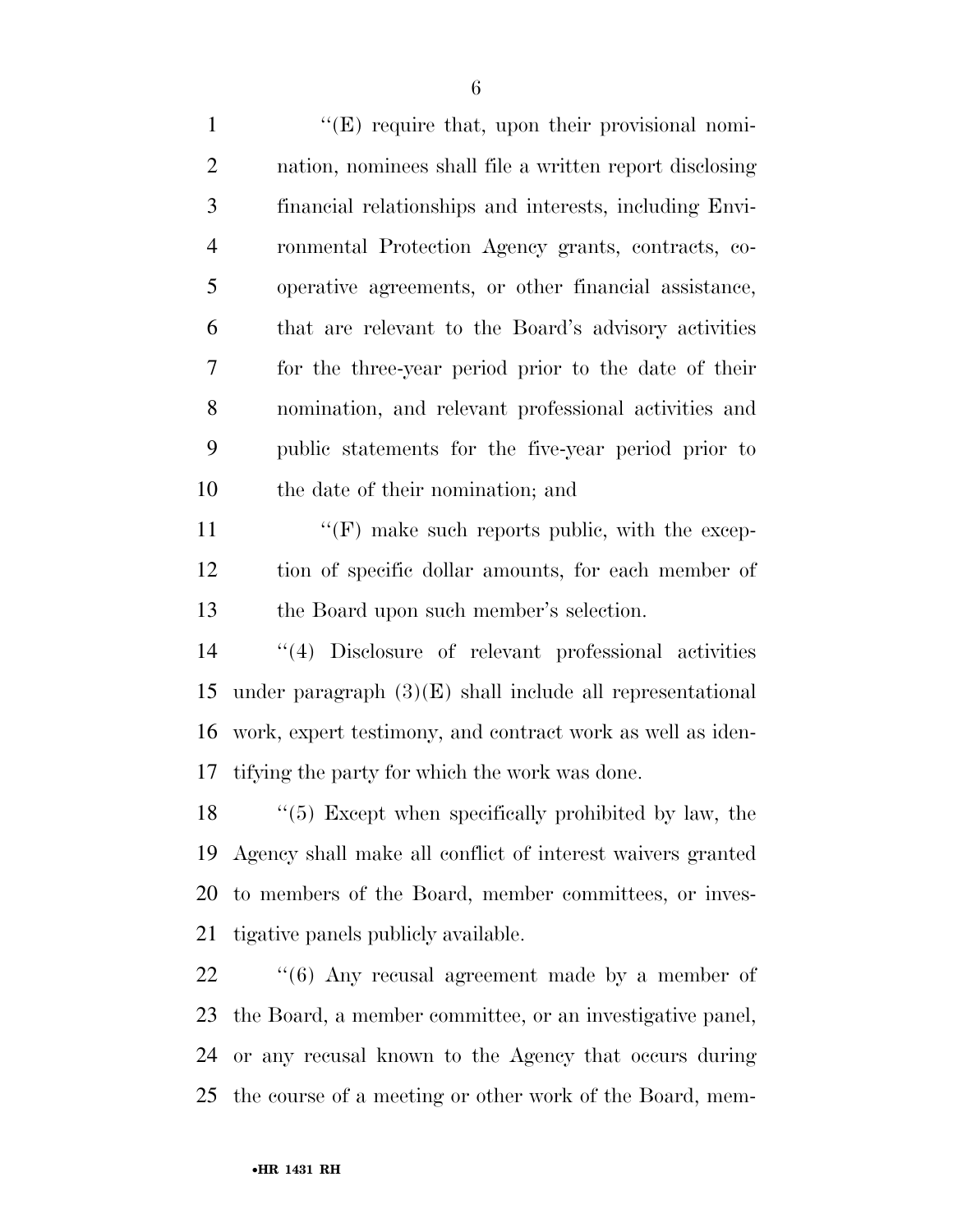ber committee, or investigative panel shall promptly be made public by the Administrator. ''(7) The terms of the members of the Board shall

 be three years and shall be staggered so that the terms of no more than one-third of the total membership of the Board shall expire within a single fiscal year. No member shall serve more than two terms over a ten-year period.''. (c) RECORD.—Section 8(c) of such Act (42 U.S.C.  $4365(e)$  is amended—

10  $(1)$  in paragraph  $(1)$ —

 (A) by inserting ''or draft risk or hazard 12 assessment," after "at the time any proposed"; 13 (B) by striking "formal"; and

 (C) by inserting ''or draft risk or hazard assessment,'' after ''to the Board such pro-posed''; and

17  $(2)$  in paragraph  $(2)$ —

 (A) by inserting ''or draft risk or hazard assessment,'' after ''the scientific and technical basis of the proposed''; and

 (B) by adding at the end the following: **''The Board's advice and comments, including**  dissenting views of Board members, and the re- sponse of the Administrator shall be included in the record with respect to any proposed risk or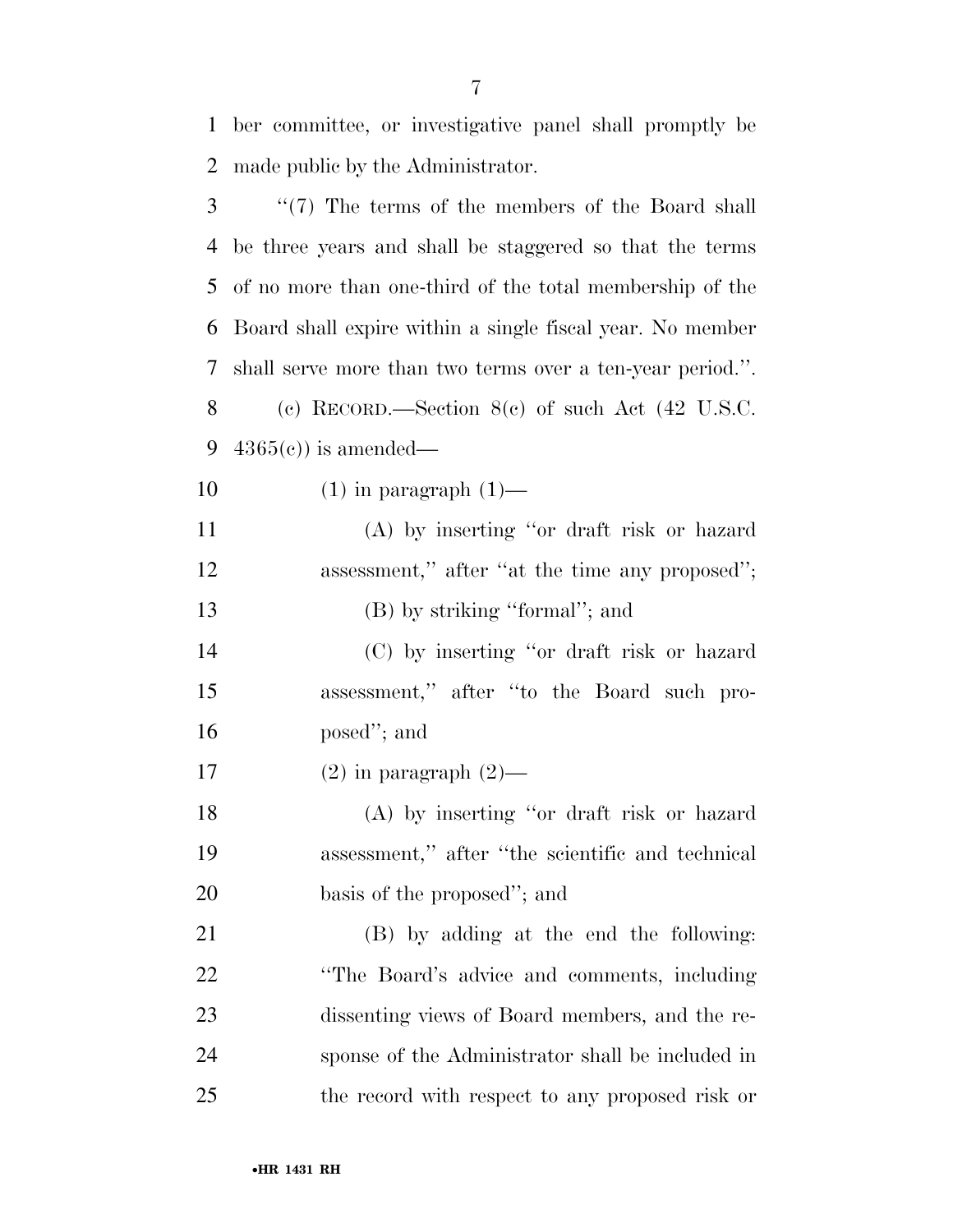| $\mathbf{1}$   | hazard assessment, criteria document, standard,                   |
|----------------|-------------------------------------------------------------------|
| $\overline{2}$ | limitation, or regulation and published in the                    |
| 3              | Federal Register.".                                               |
| $\overline{4}$ | (d) MEMBER COMMITTEES AND INVESTIGATIVE PAN-                      |
| 5              | ELS.—Section $8(e)(1)(A)$ of such Act $(42 \text{ U.S.C.})$       |
| 6              | $4365(e)(1)(A)$ is amended by adding at the end the fol-          |
| 7              | lowing: "These member committees and investigative pan-           |
| 8              | $els$ —                                                           |
| 9              | "(i) shall be constituted and operate                             |
| 10             | in accordance with the provisions set forth                       |
| 11             | in paragraphs $(2)$ and $(3)$ of subsection                       |
| 12             | (b), in subsection (h), and in subsection                         |
| 13             | (i);                                                              |
| 14             | "(ii) do not have authority to make                               |
| 15             | decisions on behalf of the Board; and                             |
| 16             | "(iii) may not report directly to the                             |
| $17\,$         | Environmental Protection Agency.".                                |
| 18             | (e) PUBLIC PARTICIPATION.—Section 8 of such Act                   |
| 19             | $(42 \text{ U.S.C. } 4365)$ is amended by amending subsection (h) |
| 20             | to read as follows:                                               |
| 21             | $\lq\lq(h)(1)$ To facilitate public participation in the advi-    |
| 22             | sory activities of the Board, the Administrator and the           |
| 23             | Board shall make public all reports and relevant scientific       |
| 24             | information and shall provide materials to the public at          |
| 25             | the same time as received by members of the Board.                |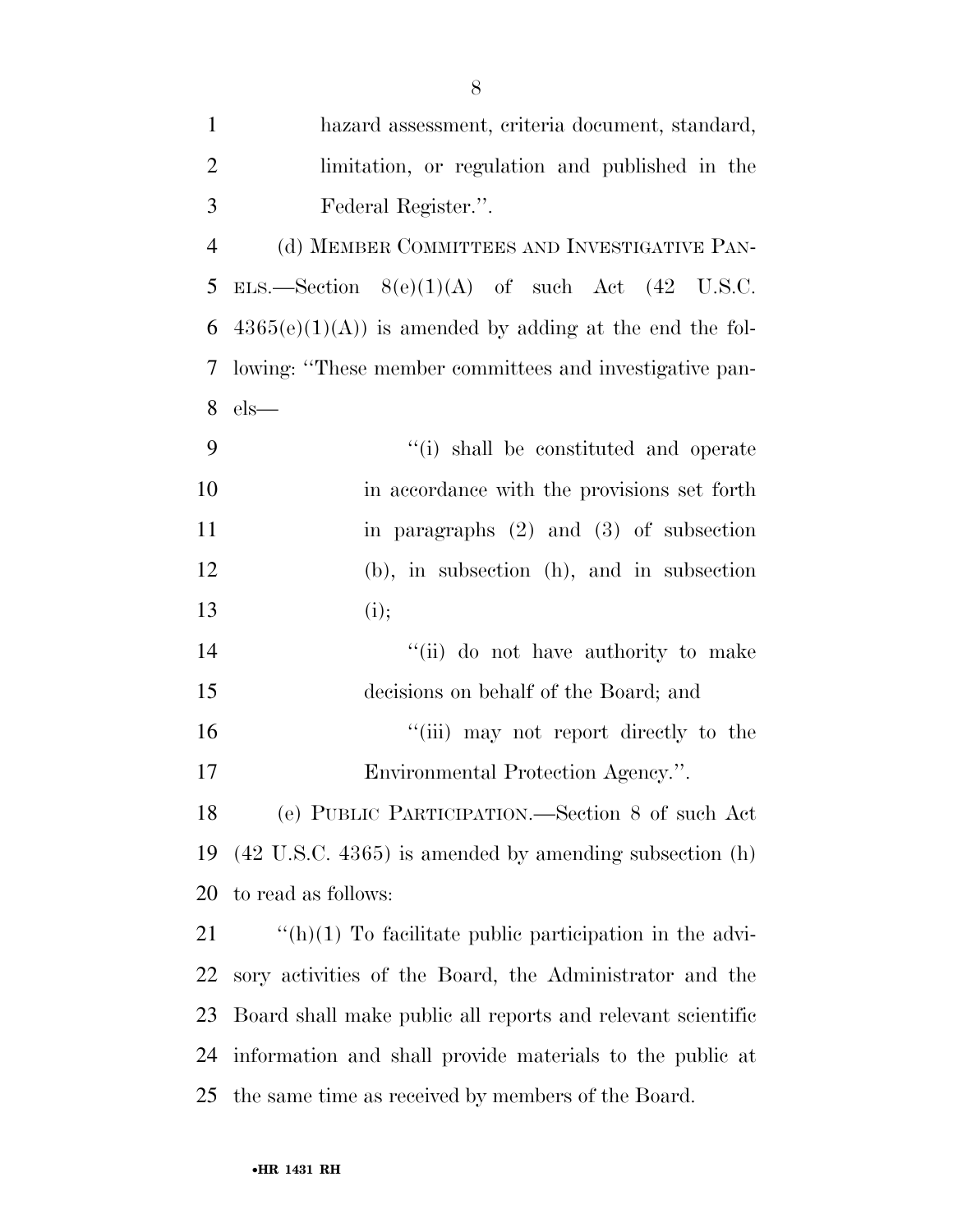''(2) Prior to conducting major advisory activities, the Board shall hold a public information-gathering session to discuss the state of the science related to the advisory ac-tivity.

 ''(3) Prior to convening a member committee or in- vestigative panel under subsection (e) or requesting sci- entific advice from the Board, the Administrator shall ac- cept, consider, and address public comments on questions to be asked of the Board. The Board, member committees, and investigative panels shall accept, consider, and ad- dress public comments on such questions and shall not ac- cept a question that unduly narrows the scope of an advi-sory activity.

 ''(4) The Administrator and the Board shall encour- age public comments, including oral comments and discus- sion during the proceedings, that shall not be limited by an insufficient or arbitrary time restriction. Public com- ments shall be provided to the Board when received, and shall be published in the Federal Register grouped by com- mon themes. If multiple repetitious comments are re- ceived, only one such comment shall be published along with the number of such repetitious comments received. Any report made public by the Board shall include written responses to significant comments, including those that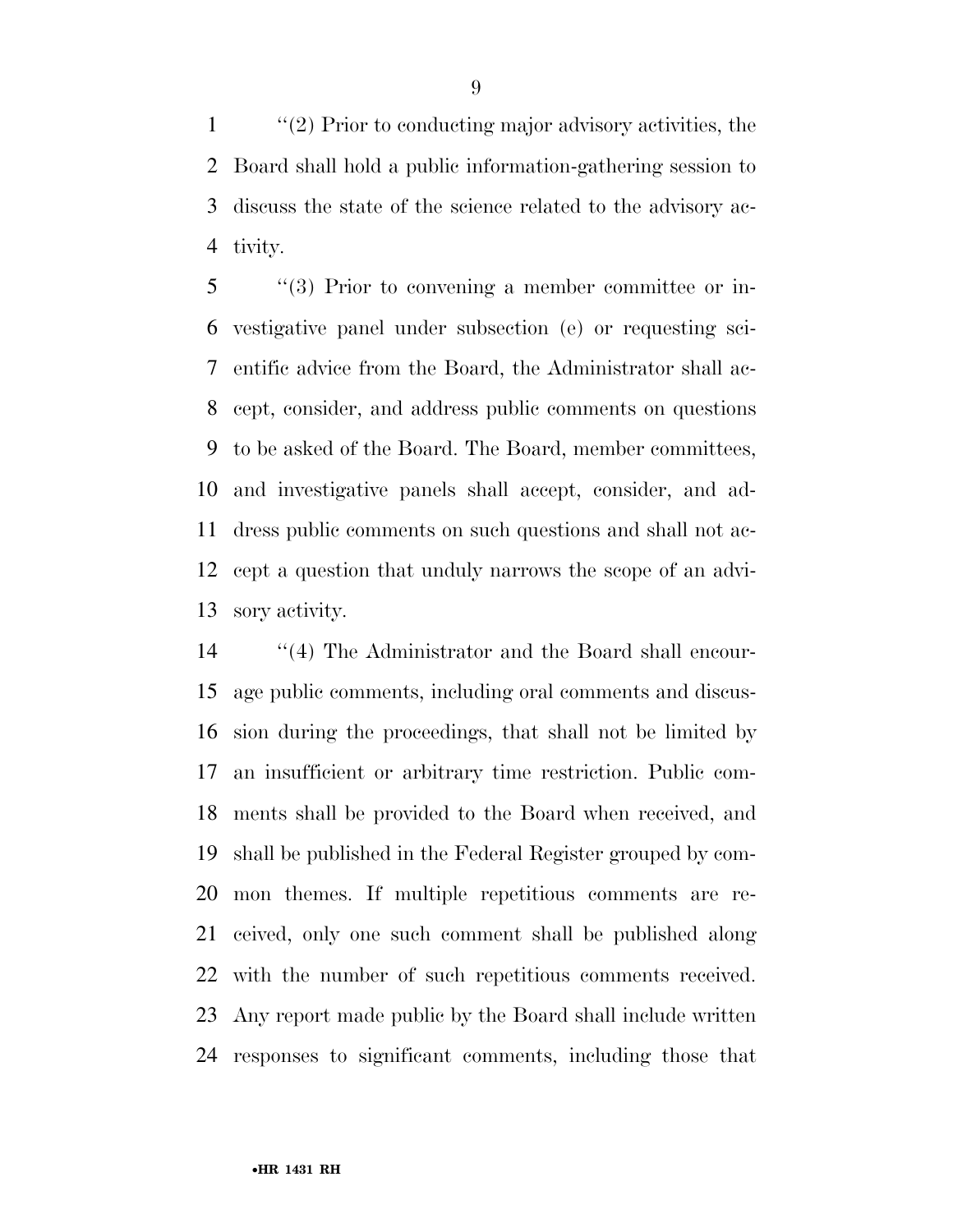present an alternative hypothesis-based scientific point of view, offered by members of the public to the Board.

 ''(5) Following Board meetings, the public shall be given 15 calendar days to provide additional comments for consideration by the Board.''.

 (f) OPERATIONS.—Section 8 of such Act (42 U.S.C. 4365) is further amended by amending subsection (i) to read as follows:

 $\qquad$  "(i)(1) In carrying out its advisory activities, the Board shall strive to avoid making policy determinations or recommendations, and, in the event the Board feels compelled to offer policy advice, shall explicitly distinguish between scientific determinations and policy advice.

14  $\frac{1}{2}$  The Board shall clearly communicate uncertain- ties associated with the scientific advice provided to the Administrator or Congress.

 ''(3) The Board shall ensure that advice and com- ments reflect the views of the members and shall encour- age dissenting members to make their views known to the public, the Administrator, and Congress.

 $\frac{1}{2}$  (4) The Board shall conduct periodic reviews to en- sure that its advisory activities are addressing the most important scientific issues affecting the Environmental Protection Agency.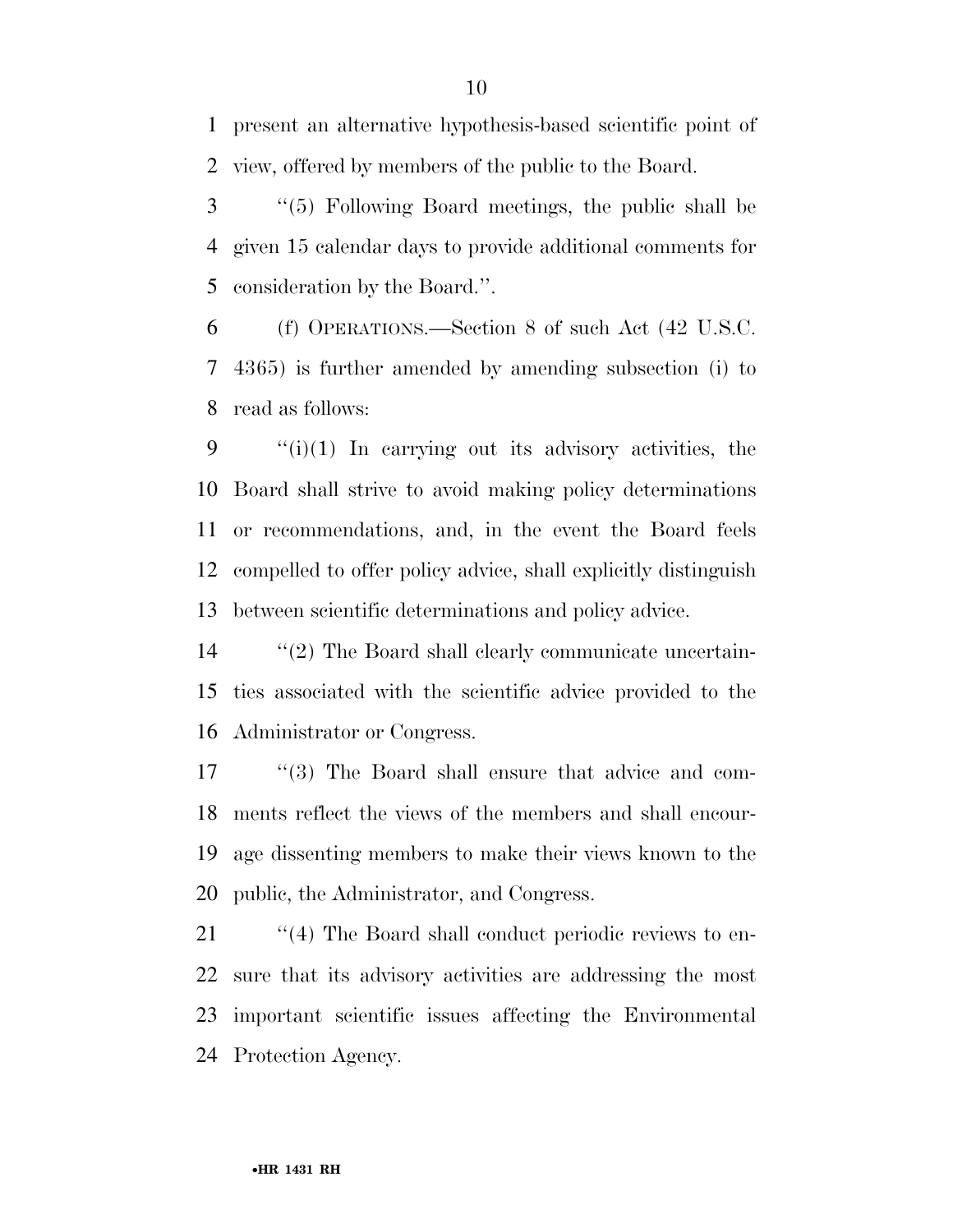''(5) The Board shall be fully and timely responsive to Congress.''.

### **SEC. 3. RELATION TO THE FEDERAL ADVISORY COM-MITTEE ACT.**

 Nothing in this Act or the amendments made by this Act shall be construed as supplanting the requirements of the Federal Advisory Committee Act (5 U.S.C. App.).

### **SEC. 4. RELATION TO THE ETHICS IN GOVERNMENT ACT OF 1978.**

 Nothing in this Act or the amendments made by this Act shall be construed as supplanting the requirements of the Ethics in Government Act of 1978 (5 U.S.C. App.).